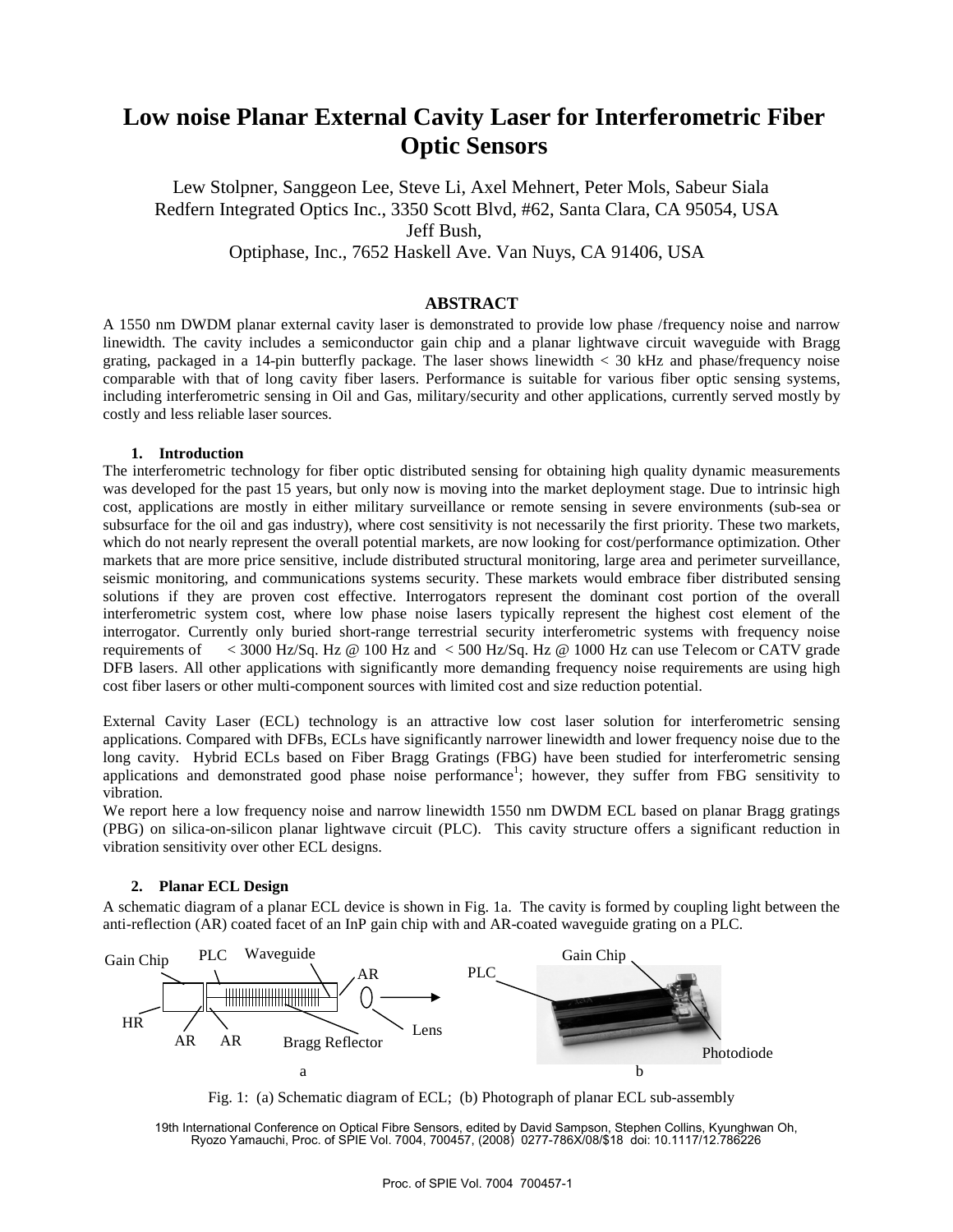The optical coupling between the InP gain chip and the PLC is a critical aspect of the laser cavity construction. Longitudinal stability of the cavity is critical to stabilize the phase of the ECL cavity mode to optimize performance during ECL operation over case temperature and over the lifetime of the device. Fig. 1b shows a photograph of the attached ECL cavity sub-assembly. The sub-assembly is integrated in a standard 14-pin butterfly package on top of a thermoelectric cooler (TEC). Thermo-opto-mechanical design insures minimal temperature gradient, and minimal stress on the cavity over a wide operating case temperature range from -15 to 75ºC.

The optical output beam from the ECL cavity is collimated before going through a double-stage isolator then focused onto either standard or polarization-maintaining single mode fiber. The output optical train of the ECL is designed and assembled using proven methods commonly used in commercial DFBs. The ECL laser is pin-to-pin compatible with commercial DFBs.

## **3. Test technique description and outline of the test set up.**

Outline diagram of the test setup is shown in Fig. 2



Fig 2.

It includes path mismatched Michelson interferometer with FRM elements to insure high interferometric visibility. Internal connectors are implemented to allow placement of different delay lines (replaceable delay) so that different optical path mismatches may be inserted into the interferometer.

An Optiphase, Inc. OPD-4000 Optical Phase Demodulator  $2$  is used to measure the optical phase in the mismatch path interferometer. Demodulation at a 70 kHz rate is accomplished by a phase generated carrier stimulus followed by true-phase digital demodulation. With low self-noise (few µrad/rt-Hz), this approach is capable of laser phase/frequency noise measurements of the lowest noise lasers commercially available.

# **4. Experimental Results**

Typical ECL Light/Current characteristics and time-averaged spectrum, obtained with OSA, are shown on Fig. 3. The ECL device has very high SMSR (> 50 dB). Linewidth was less than 30 kHz, when measured with self-heterodyne technique.



Fig. 3 ECL LIV and Spectrum

Phase/frequency noise performance is shown on the Fig. 4. Phase noise values are normalized to the 1 m interferometer optical path difference (OPD). The peaks visible on the phase/frequency noise spectral density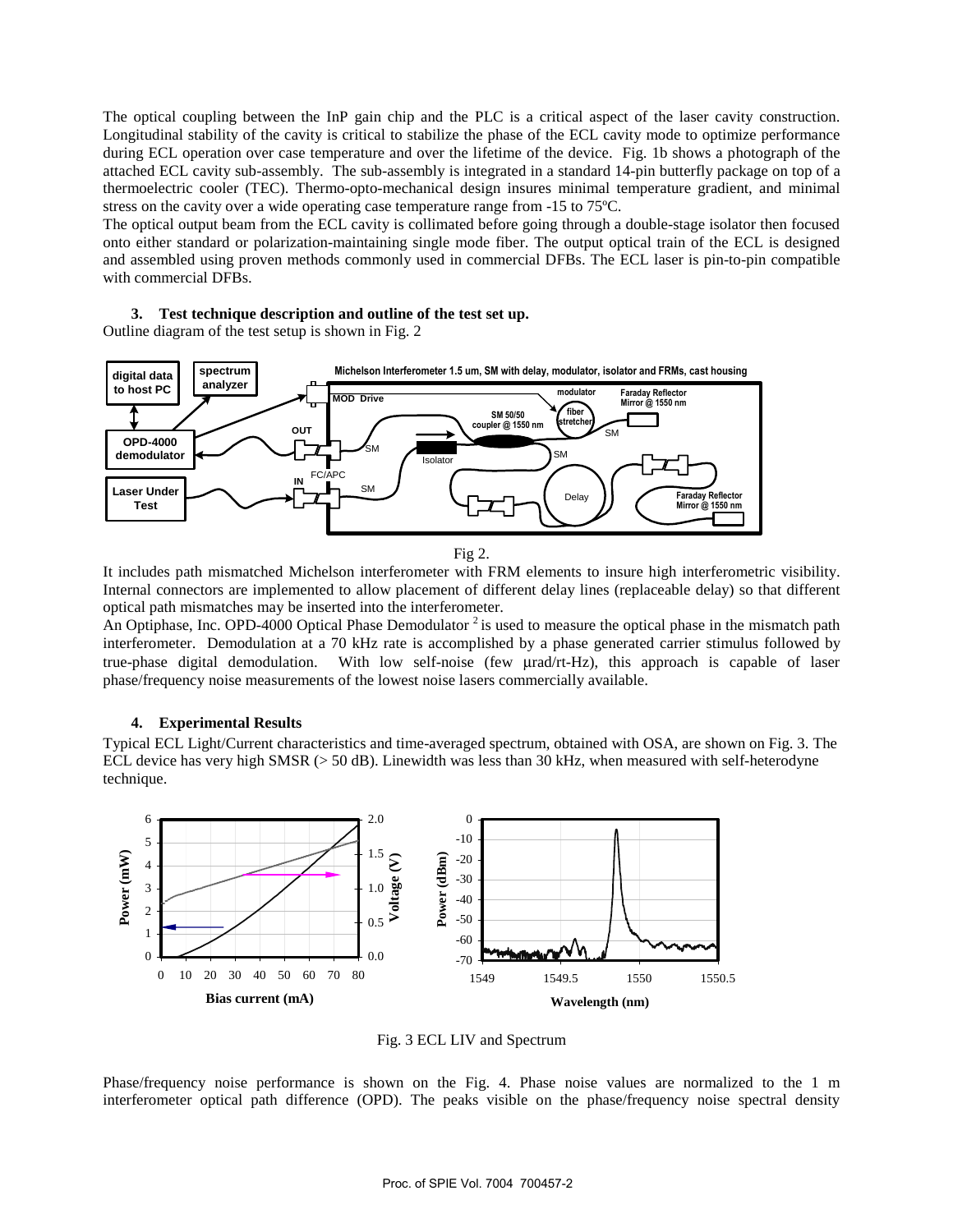characteristic are at 60 Hz and multiples of 60 Hz are a result of AC leakage in the ECL bias current source and demodulator. The ECL was fabricated using gain chip and PLC designed for high-speed Telecom applications. Optimization of the planar ECL will further improve performance on phase noise, linewidth and output power.



Fig. 4. ECL Phase/Frequency noise spectral density.

Long-term operation under demanding environmental stress conditions is an important requirement for the laser, in order to be suitable for sensing applications. All sub-components and packaging technology for the planar ECL have been previously Telcordia qualified for Telecom applications. The laser has shown excellent wavelength stability and consistency of the other performance parameters over long-term operation and over case temperature range. Additional requirements, specific to many applications, is operation under vibration and acoustic noise.

The planar ECL cavity is intrinsically stable compared to FBG based fiber lasers and ECLs due to the polarization preserving waveguides fabricated on solid-state Si substrate. All possible vibration sensitivity is package related, and is resolved by proper integration of the cavity sub-assembly inside the 14-pin butterfly package. Normalized vibration sensitivity of planar ECL in the 0-300 Hz vibration frequency range is presented in Fig. 5.



Fig. 5. ECL Phase noise vibration sensitivity

# **5. Performances analysis and suitability analysis for various applications.**

The chart in Fig. 6 shows normalized phase noise of various laser types (DFB, planar ECL and two performance grades of Fiber Lasers) used for remote interferometric sensing. As shown, the phase noise performance of the